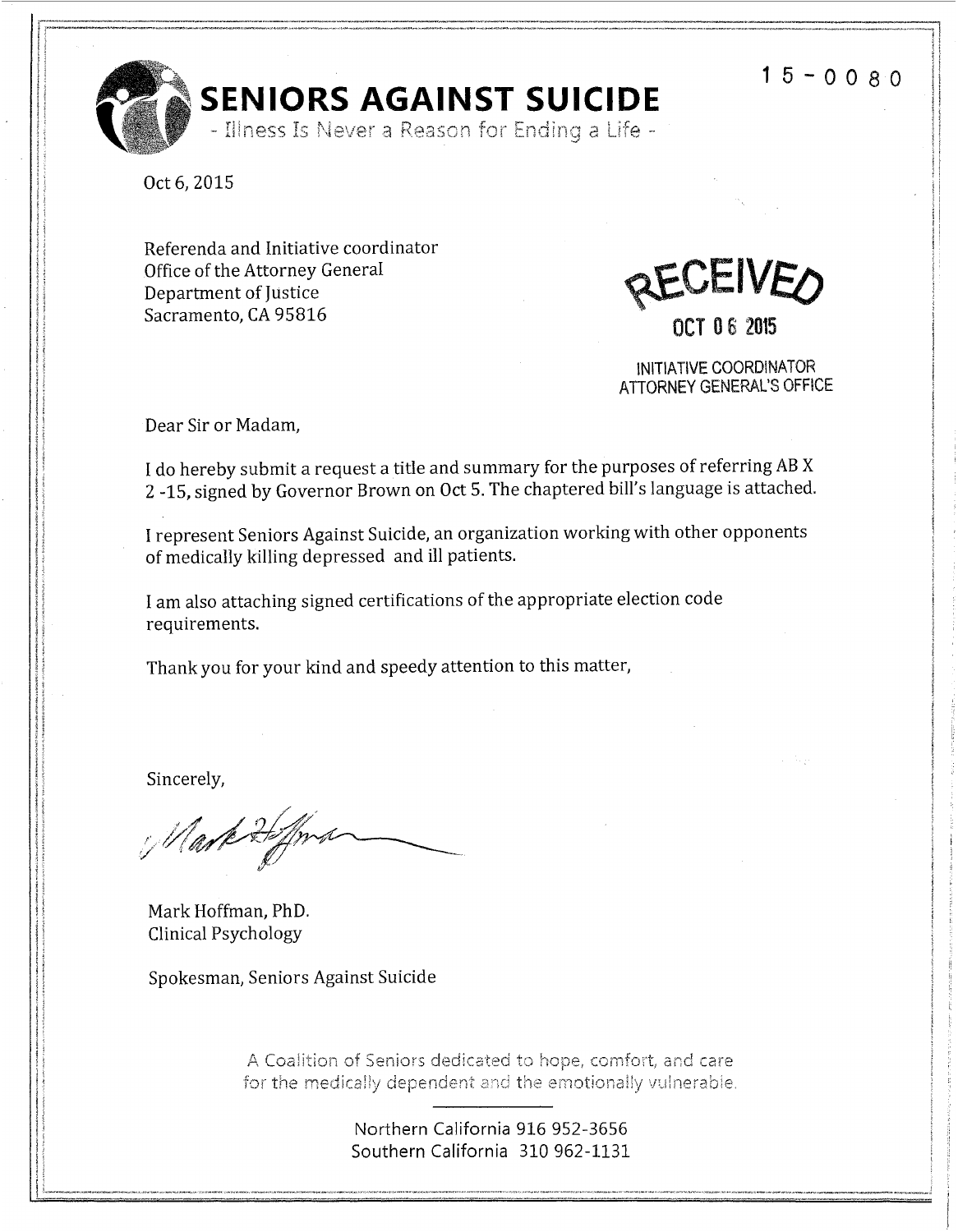

# Dear Sir or Madam; INITIATIVE COORDINATOR

ATTORNEY GENERAL'S OFFICE<br>I do hereby submit my name to be added to that of Mark Hoffman, Phd. Requesting a referendum referring ABx2 15, signed by Governor Brown on October 5, 2015 to the voters of California. I am submitting the attached signed certification.

Over the past year I and many other advocates have worked passionately to help educate Californian's about the immense beauty life has to offer as we approach its end. We have worked to help people to understand that life's worth is not measured solely by a person's physical or economic contribution, but by how they share the gifts that they do possess. There are innumerable and unique blessings that can be realized in the twilight and sunset of our lives  $$ reconciling with family, surrendering to the finality of this world, and offering a powerful example of humility and trust. Additionally, I have worked to help Californian's understand what is lost by ending a life prematurely and the many and serious unforeseen consequences of allowing physicians to prescribe life ending drugs.

I am a wife, mother and patient suffering from scleroderma, a chronic and terminal connective tissue disease. This disease has certainly been painful and difficult; I understand all too well the depression that accompanies such a diagnoses. When confronting the reality of a terminal diagnosis, it is understandable why many look to suicide. It is wrong for our collective response to the depression and emotional pain that follows a terminal diagnosis to offer suicide as the treatment. Those confronting their most difficult days should be treated with compassion, understanding and support. Our medical response should not be to encourage them to end their lives prematurely. Remarkably this law does not even require a psychological assessment of a patient's mental state before prescribing life ending medication.

Terminally ill people need to know they're valuable and worthwhile. The assisted death law tells sick, disabled and vulnerable people that their lives are no longer of value. This law tells them they will add dignity to their lives and value to society by taking their own lives.

I understand the difficulty of navigating the medical system while ill and the struggle of finding and paying for proper care. Often patients don't know how to find the right treatments and often don't have the tools, resources or information they need. I am worried that these patients will chose assisted suicide as the most available option, or , in order not to be a "burden" to their families will be pushed into choosing suicide as the cheapest and most expedient "treatment".

As a patient, wife and mother facing a difficult illness I am seeking to provide an example for my family and children in how to face the end of life with dignity and courage. I am seizing the time I have left to help the sick, disabled and vulnerable know that there is beauty in their lives; perhaps more even than before their diagnoses.

Sincerely,

topopul

Approved<br>Mark Hoffman, M.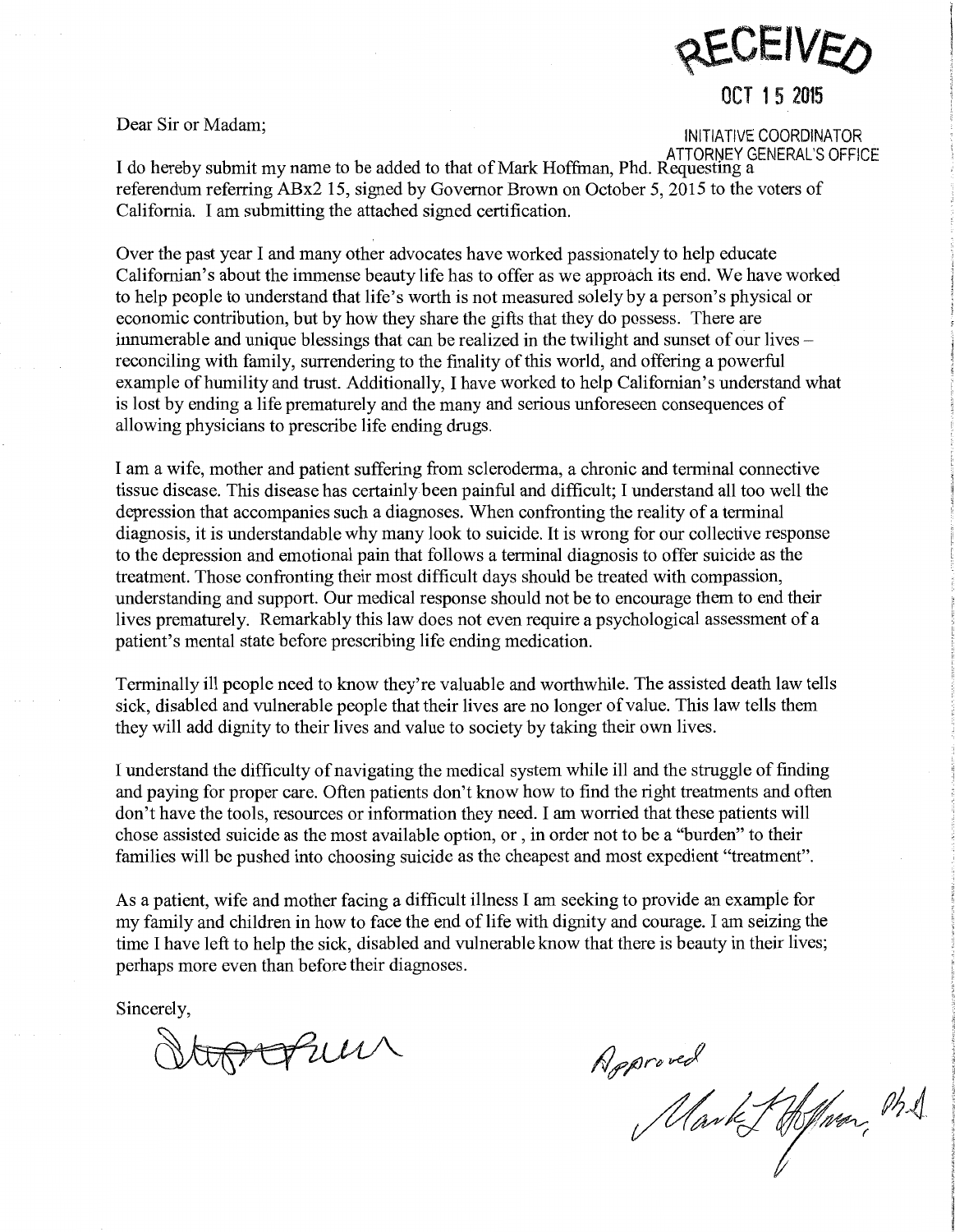

**15-0080** 

**AB-15 End of life.** (201s-2016)

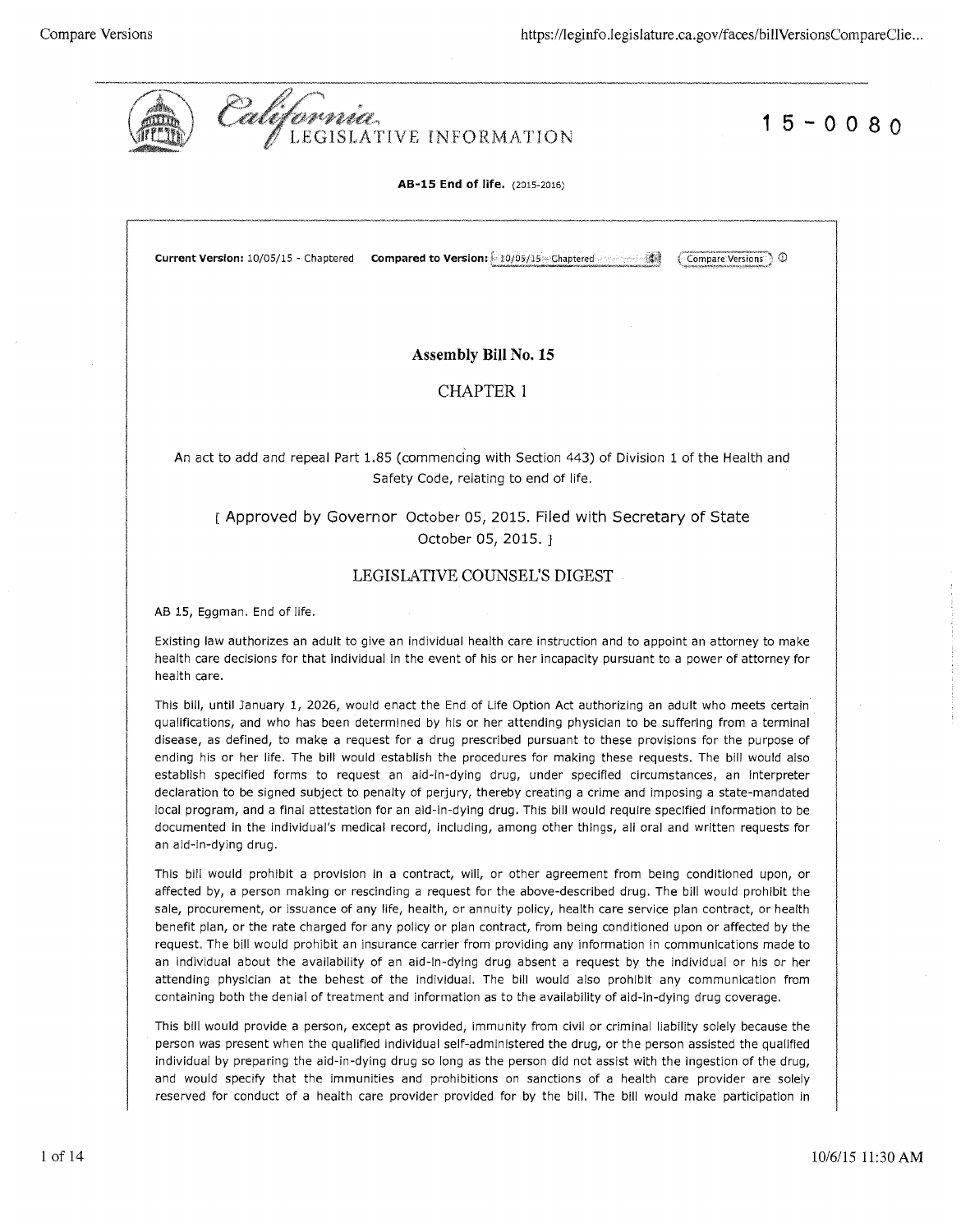activities authorized pursuant to its provisions voluntary, and would make health care providers immune from liability for refusing to engage in activities authorized pursuant to its provisions. The bill would also authorize a health care provider to prohibit its employees, independent contractors, or other persons or entities, including other health care providers, from participating in activities under the act while on the premises owned or under the management or direct control of that prohibiting health care provider, or while acting within the course and scope of any employment by, or contract with, the prohibiting health care provider.

This bill would make it a felony to knowingly alter or forge a request for drugs to end an individual's life without his or her authorization or to conceal or destroy a withdrawal or rescission of a request for a drug, if it is done with the intent or effect of causing the individual's death. The bill would make it a felony to knowingly coerce or exert undue influence on an individual to request a drug for the purpose of ending his or her life, to destroy a withdrawal or rescission of a request, or to administer an aid-in-dying drug to an individual without their knowledge or consent. By creating a new crime, the bill would impose a state-mandated local program. The bill would provide that nothing in its provisions is to be construed to authorize ending a patient's life by lethal injection, mercy killing, or active euthanasia, and would provide that action taken in accordance with the act shall not constitute, among other things, suicide or homicide.

This bill would require physicians to submit specified forms and information to the State Department of Public Health after writing a prescription for an aid-in-dying drug and after the death of an individual who requested an aid-in-dying drug. The bill would authorize the Medical Board of California to update those forms and would require the State Department of Public Health to publish the forms on its Internet Web site. The bill would require the department to annually review a sample of certain information and records, make a statistical report of the information collected, and post that report to its Internet Web site.

Existing constitutional provisions require that a statute that limits the right of access to the meetings of public bodies or the writings of public officials and agencies be adopted with findings demonstrating the interest protected by the limitation and the need for protecting that interest.

This bill would make legislative findings to that effect.

The California Constitution requires the state to reimburse local agencies and school districts for certain costs mandated by the state. Statutory provisions establish procedures for making that reimbursement.

This bill would provide that no reimbursement is required by this act for a specified reason.

Vote: majority Appropriation: no Fiscal Committee: yes Local Program: yes

## THE PEOPLE OF THE STATE OF CALIFORNIA DO ENACT AS FOLLOWS:

**SECTION 1.** Part 1.85 (commencing with Section 443) is added to Division 1 of the Health and Safety Code, to read:

### **PART 1.85. End of Life Option Act**

**443.** This part shall be known and may be cited as the End of Life Option Act.

**443.1.** As used in this part, the following definitions shall apply:

(a) "Adult" means an individual 18 years of age or older.

(b) "Aid-in-dying drug" means a drug determined and prescribed by a physician for a qualified individual, which the qualified individual may choose to self-administer to bring about his or her death due to a terminal disease.

(c) "Attending physician" means the physician who has primary responsibility for the health care of an individual and treatment of the individual's terminal disease.

(d) "Attending physician checklist and compliance form" means a form, as described in Section 443.22, identifying each and every requirement that must be fulfilled by an attending physician to be in good faith compliance with this part should the attending physician choose to participate.

(e) "Capacity to make medical decisions" means that, in the opinion of an individual's attending physician, consulting physician, psychiatrist, or psychologist, pursuant to Section 4609 of the Probate Code, the individual has the ability to understand the nature and consequences of a health care decision, the ability to understand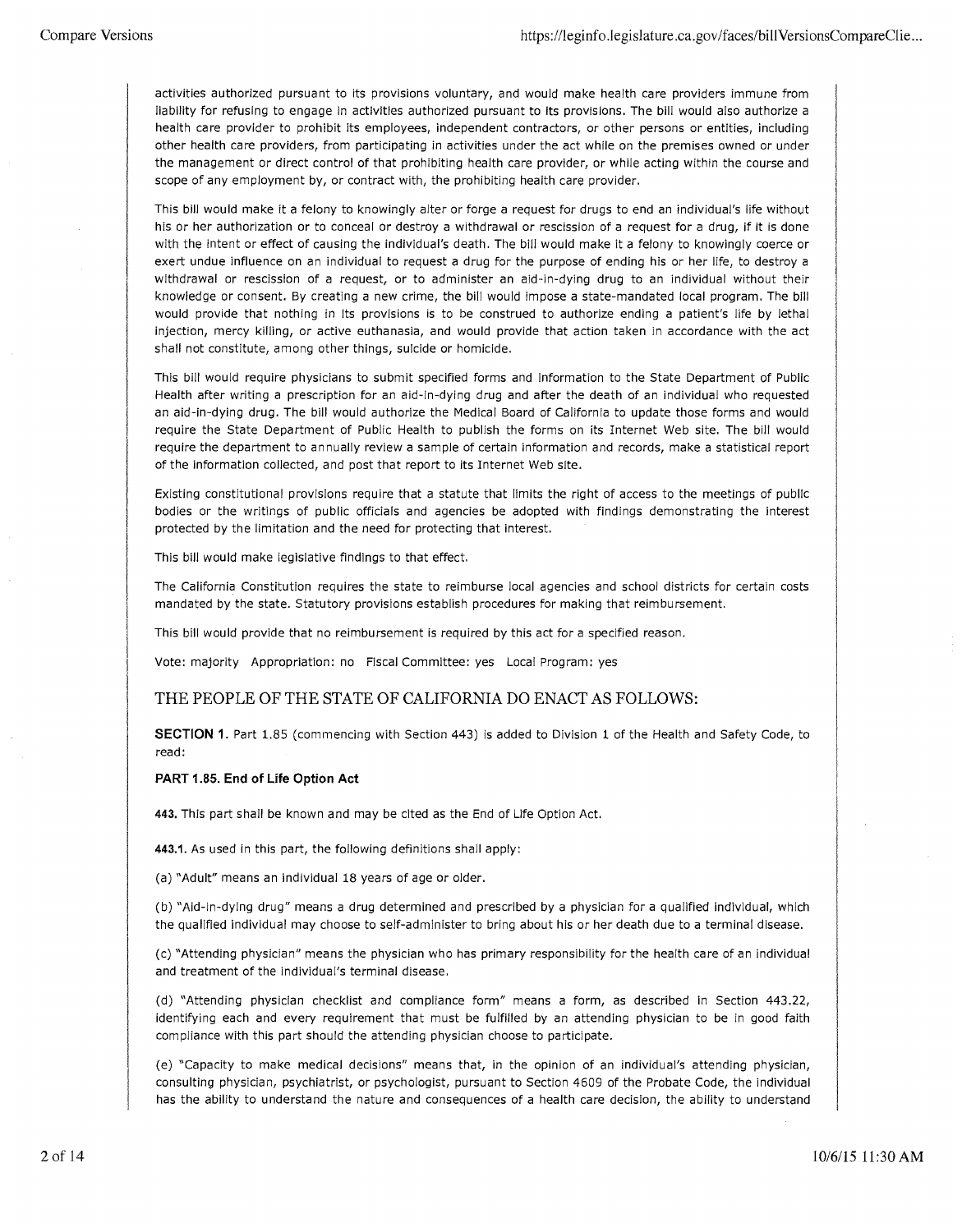its significant benefits, risks, and alternatives, and the ability to make and communicate an informed decision to health care providers.

(f) "Consulting physician" means a physician who is independent from the attending physician and who is qualified by specialty or experience to make a professional diagnosis and prognosis regarding an individual's terminal disease.

(g) "Department" means the State Department of Public Health.

(h) "Health care provider" or "provider of health care" means any person licensed or certified pursuant to Division 2 (commencing with Section 500) of the Business and Professions Code; any person licensed pursuant to the Osteopathic Initiative Act or the Chiropractic Initiative Act; any person certified pursuant to Division 2.5 (commencing with Section 1797) of this code; and any clinic, health dispensary, or health facility licensed pursuant to Division 2 (commencing with Section 1200) of this code.

(i) "Informed decision" means a decision by an individual with a terminal disease to request and obtain a prescription for a drug that the individual may self-administer to end the individual's life, that is based on an understanding and acknowledgment of the relevant facts, and that is made after being fully informed by the attending physician of all of the following:

(1) The individual's medical diagnosis and prognosis.

(2) The potential risks associated with taking the drug to be prescribed.

(3) The probable result of taking the drug to be prescribed.

(4) The possibility that the individual may choose not to obtain the drug or may obtain the drug but may decide not to ingest it.

(5) The feasible alternatives or additional treatment opportunities, including, but not limited to, comfort care, hospice care, palliative care, and pain control.

(j) "Medically confirmed" means the medical diagnosis and prognosis of the attending physician has been confirmed by a consulting physician who has examined the individual and the individual's relevant medical records.

(k) "Mental health specialist assessment" means one or more consultations between an individual and a mental health specialist for the purpose of determining that the individual has the capacity to make medical decisions and is not suffering from impaired judgment due to a mental disorder.

(I) "Mental health specialist" means a psychiatrist or a licensed psychologist.

(m) "Physician" means a doctor of medicine or osteopathy currently licensed to practice medicine in this state.

(n) "Public place" means any street, alley, park, public building, any place of business or assembly open to or frequented by the public, and any other place that is open to the public view, or to which the public has access.

(o) "Qualified individual" means an adult who has the capacity to make medical decisions, is a resident of California, and has satisfied the requirements of this part in order to obtain a prescription for a drug to end his or her life.

(p) "Self-administer" means a qualified individual's affirmative, conscious, and physical act of administering and ingesting the aid-in-dying drug to bring about his or her own death.

(q) "Terminal disease" means an incurable and irreversible disease that has been medically confirmed and will, within reasonable medical judgment, result in death within six months.

**443.2.** (a) An individual who is an adult with the capacity to make medical decisions and with a terminal disease may make a request to receive a prescription for an aid-in-dying drug if all of the following conditions are satisfied:

(1) The individual's attending physician has diagnosed the individual with a terminal disease.

(2) The individual has voluntarily expressed the wish to receive a prescription for an aid-in-dying drug.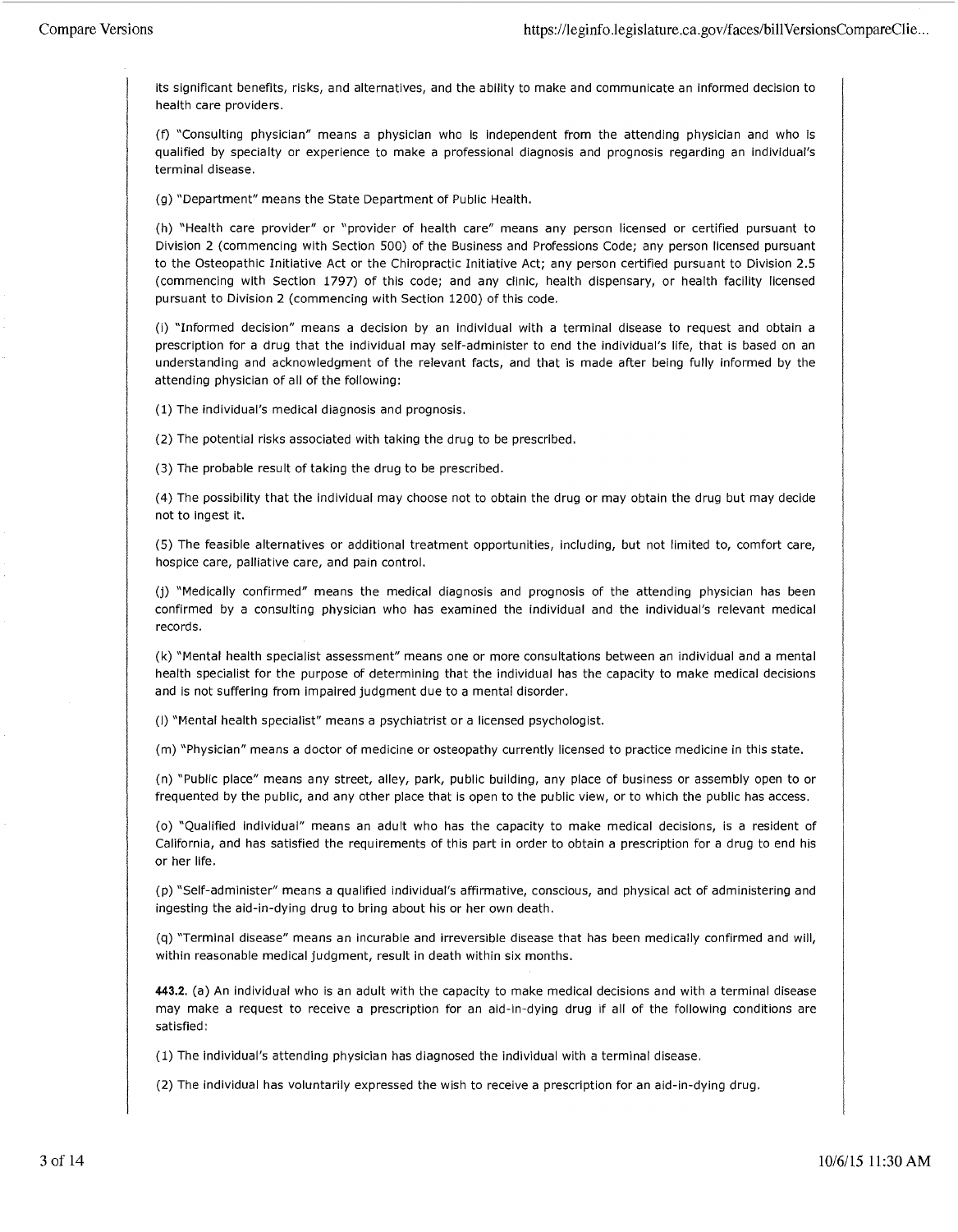(3) The individual is a resident of California and is able to establish residency through any of the following means:

(A) Possession of a California driver license or other identification issued by the State of California.

(B) Registration to vote in California.

(C) Evidence that the person owns or leases property in California.

(D) Filing of a California tax return for the most recent tax year.

(4) The individual documents his or her request pursuant to the requirements set forth in Section 443.3.

(5) The individual has the physical and mental ability to self-administer the aid-in-dying drug.

(b) A person shall not be considered a "qualified individual" under the provisions of this part solely because of age or disability.

(c) A request for a prescription for an aid-in-dying drug under this part shall be made solely and directly by the individual diagnosed with the terminal disease and shall not be made on behalf of the patient, including, but not limited to, through a power of attorney, an advance health care directive, a conservator, health care agent, surrogate, or any other legally recognized health care decisionmaker.

**443.3.** (a) An individual seeking to obtain a prescription for an aid-in-dying drug pursuant to this part shall submit two oral requests, a minimum of 15 days apart, and a written request to his or her attending physician. The attending physician shall directly, and not through a designee, receive all three requests required pursuant to this section.

(b) A valid written request for an aid-in-dying drug under subdivision (a) shall meet all of the following conditions:

(1) The request shall be in the form described in Section 443.11.

(2) The request shall be signed and dated, in the presence of two witnesses, by the individual seeking the aid-in-dying drug.

(3) The request shall be witnessed by at least two other adult persons who, in the presence of the individual, shall attest that to the best of their knowledge and belief the individual is all of the following:

(A) An individual who is personally known to them or has provided proof of identity.

(B) An individual who voluntarily signed this request in their presence.

(C) An individual whom they believe to be of sound mind and not under duress, fraud, or undue influence.

(D) Not an individual for whom either of them is the attending physician, consulting physician, or mental health specialist.

(c) Only one of the two witnesses at the time the written request is signed may:

(1) Be related to the qualified individual by blood, marriage, registered domestic partnership, or adoption or be entitled to a portion of the individual's estate upon death.

(2) Own, operate, or be employed at a health care facility where the individual is receiving medical treatment or resides.

(d) The attending physician, consulting physician, or mental health specialist of the individual shall not be one of the witnesses required pursuant to paragraph (3) of subdivision (b).

**443.4.** (a) An individual may at any time withdraw or rescind his or her request for an aid-in-dying drug, or decide not to ingest an aid-in-dying drug, without regard to the individual's mental state.

(b) A prescription for an aid-in-dying drug provided under this part may not be written without the attending physician directly, and not through a designee, offering the individual an opportunity to withdraw or rescind the request.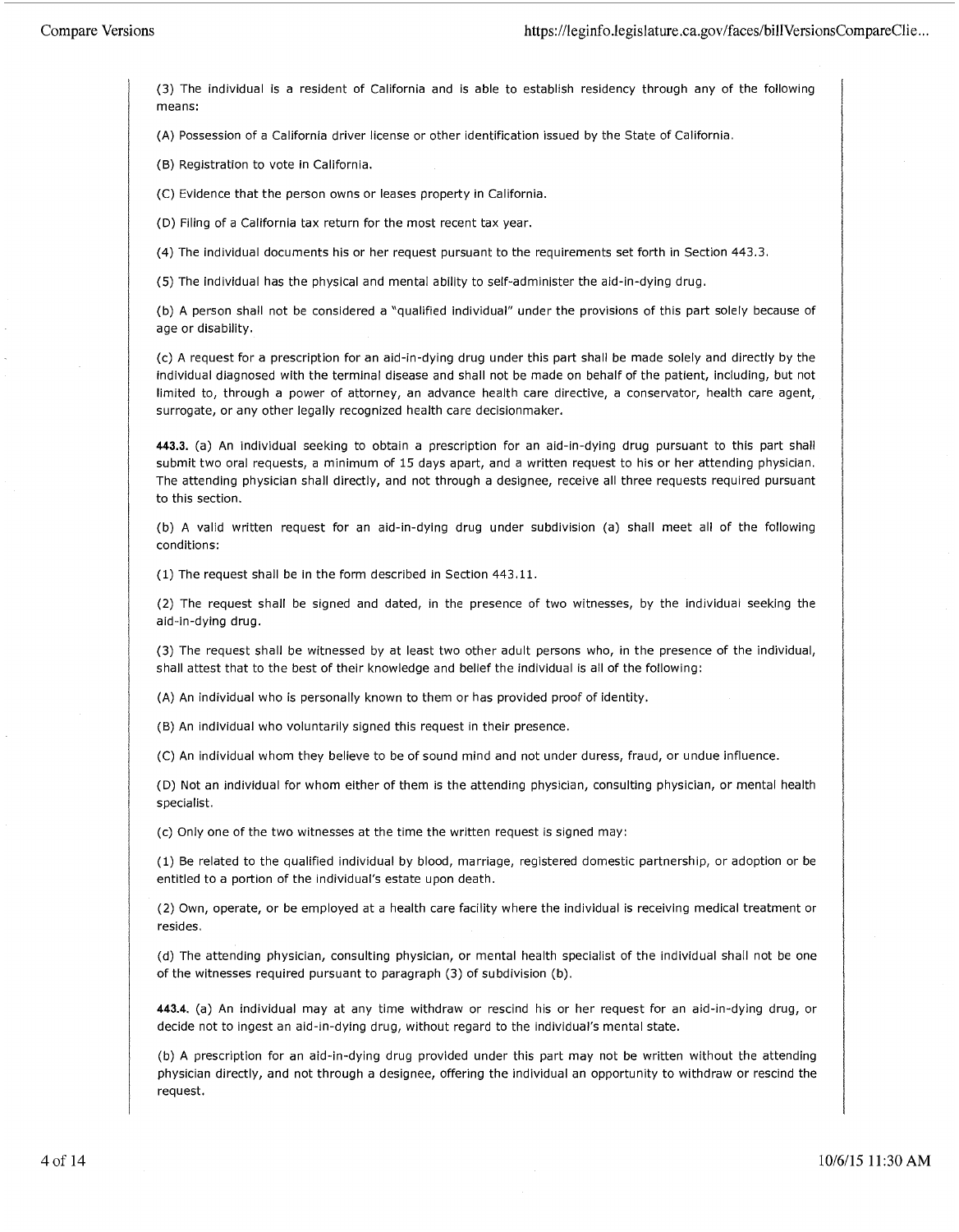**443.5.** (a) Before prescribing an aid-in-dying drug, the attending physician shall do all of the following:

(1) Make the initial determination of all of the following:

(A) (i) Whether the requesting adult has the capacity to make medical decisions.

(ii) If there are indications of a mental disorder, the physician shall refer the individual for a mental health specialist assessment.

(iii) If a mental health specialist assessment referral is made, no aid-in-dying drugs shall be prescribed until the mental health specialist determines that the individual has the capacity to make medical decisions and is not suffering from impaired judgment due to a mental disorder.

(B) Whether the requesting adult has a terminal disease.

(C) Whether the requesting adult has voluntarily made the request for an aid-in-dying drug pursuant to Sections 443.2 and 443.3.

(D) Whether the requesting adult is a qualified individual pursuant to subdivision (o) of Section 443.1.

(2) Confirm that the individual is making an informed decision by discussing with him or her all of the following:

(A) His or her medical diagnosis and prognosis.

(B) The potential risks associated with ingesting the requested aid-in-dying drug.

(C) The probable result of ingesting the aid-in-dying drug.

(D) The possibility that he or she may choose to obtain the aid-in-dying drug but not take it.

(E) The feasible alternatives or additional treatment options, including, but not limited to, comfort care, hospice care, palliative care, and pain control.

(3) Refer the individual to a consulting physician for medical confirmation of the diagnosis .and prognosis, and for a determination that the individual has the capacity to make medical decisions and has complied with the provisions of this part.

(4) Confirm that the qualified individual's request does not arise from coercion or undue influence by another person by discussing with the qualified individual, outside of the presence of any other persons, except for an interpreter as required pursuant to this part, whether or not the qualified individual is feeling coerced or unduly influenced by another person.

(5) Counsel the qualified individual about the importance of all of the following:

(A) Having another person present when he or she ingests the aid-in-dying drug prescribed pursuant to this part.

(B) Not ingesting the aid-in-dying drug in a public place.

(C) Notifying the next of kin of his or her request for an aid-in-dying drug. A qualified individual who declines or is unable to notify next of kin shall not have his or her request denied for that reason.

(D) Participating in a hospice program.

(E) Maintaining the aid-in-dying drug in a safe and secure location until the time that the qualified individual will ingest it.

(6) Inform the individual that he or she may withdraw or rescind the request for an aid-in-dying drug at any time and in any manner.

(7) Offer the individual an opportunity to withdraw or rescind the request for an aid-in-dying drug before prescribing the aid-in-dying drug.

(8) Verify, immediately before writing the prescription for an aid-in-dying drug, that the qualified individual is making an informed decision.

(9) Confirm that all requirements are met and all appropriate steps are carried out in accordance with this part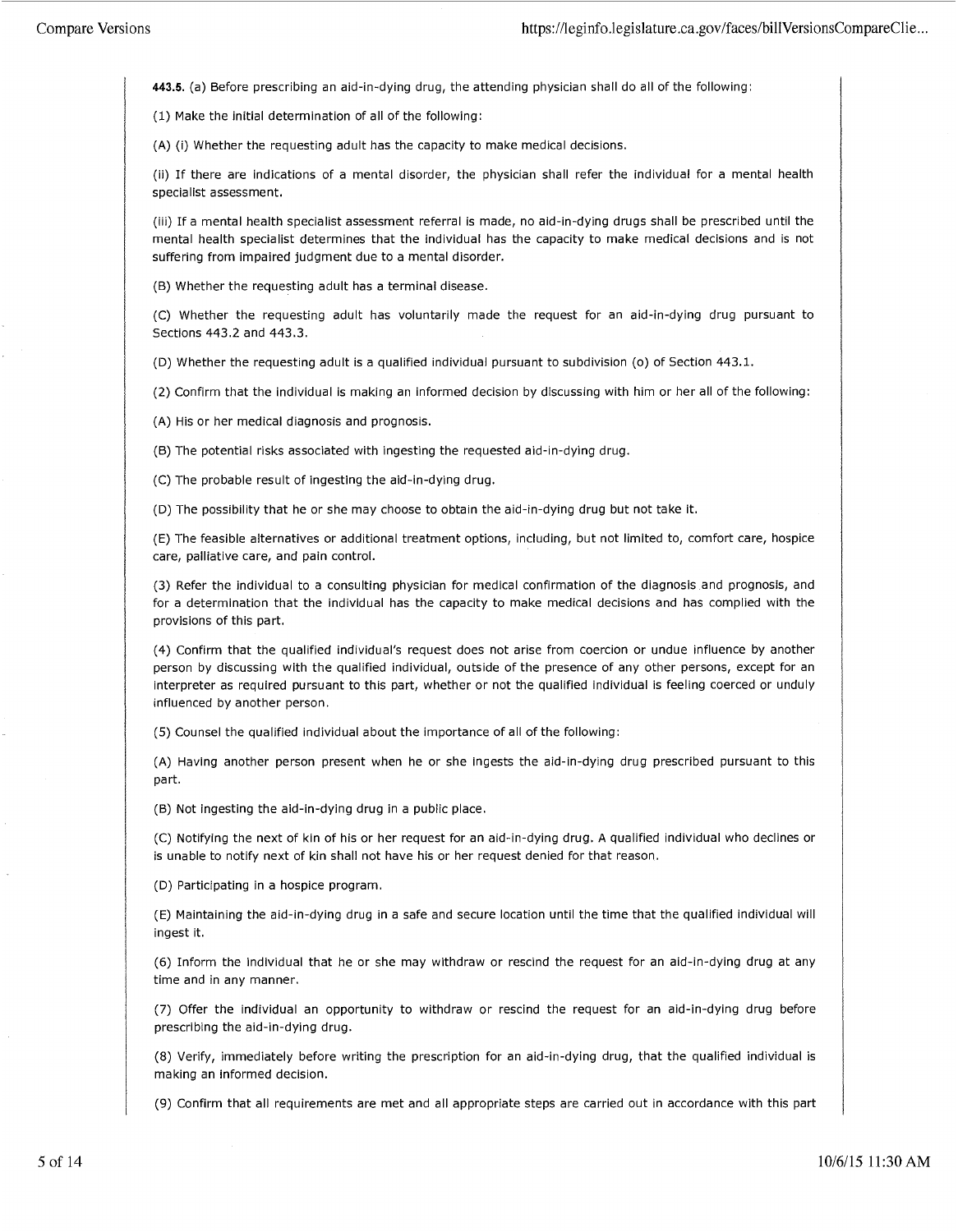before writing a prescription for an aid-in-dying drug.

(10) Fulfill the record documentation required under Sections 443.8 and 443.19.

(11) Complete the attending physician checklist and compliance form, as described in Section 443.22, include it and the consulting physician compliance form in the individual's medical record, and submit both forms to the State Department of Public Health.

(12) Give the qualified individual the final attestation form, with the instruction that the form be filled out and executed by the qualified individual within 48 hours prior to the qualified individual choosing to self-administer the aid-in-dying drug.

(b) If the conditions set forth in subdivision (a) are satisfied, the attending physician may deliver the aid-in-dying drug in any of the following ways:

(1) Dispensing the aid-in-dying drug directly, including ancillary medication intended to minimize the qualified individual's discomfort, if the attending physician meets all of the following criteria:

(A) Is authorized to dispense medicine under California law.

(B) Has a current United States Drug Enforcement Administration (USDEA) certificate.

(C) Complies with any applicable administrative rule or regulation.

(2) With the qualified individual's written consent, contacting a pharmacist, informing the pharmacist of the prescriptions, and delivering the written prescriptions personally, by mail, or electronically to the pharmacist, who may dispense the drug to the qualified individual, the attending physician, or a person expressly designated by the qualified individual and with the designation delivered to the pharmacist in writing or verbally.

(c) Delivery of the dispensed drug to the qualified individual, the attending physician, or a person expressly designated by the qualified individual may be made by personal delivery, or, with a signature required on delivery, by United Parcel Service, United States Postal Service, Federal Express, or by messenger service.

**443.6.** Before a qualified individual obtains an aid-in-dying drug from the attending physician, the consulting physician shall perform all of the following:

(a) Examine the individual and his or her relevant medical records.

(b) Confirm in writing the attending physician's diagnosis and prognosis.

(c) Determine that the individual has the capacity to make medical decisions, is acting voluntarily, and has made an informed decision.

(d) If there are indications of a mental disorder, refer the individual for a mental health specialist assessment.

(e) Fulfill the record documentation required under this part.

(f) Submit the compliance form to the attending physician.

**443.7.** Upon referral from the attending or consulting physician pursuant to this part, the mental health specialist shall:

(a) Examine the qualified individual and his or her relevant medical records.

(b) Determine that the individual has the mental capacity to make medical decisions, act voluntarily, and make an informed decision.

(c) Determine that the individual is not suffering from impaired judgment due to a mental disorder.

(d) Fulfill the record documentation requirements of this part.

**443.8.** All of the following shall be documented in the individual's medical record:

(a) All oral requests for aid-in-dying drugs.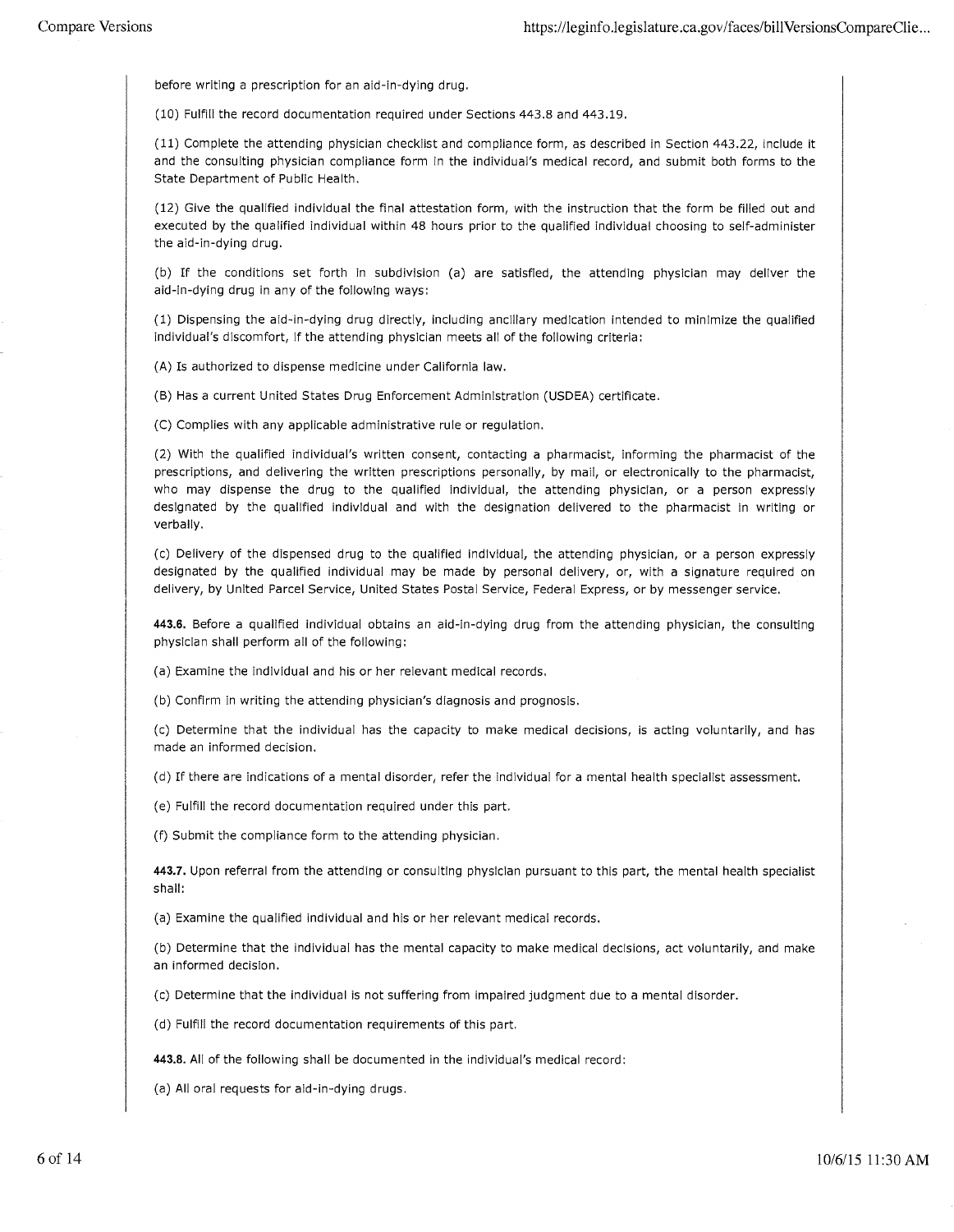(b) All written requests for aid-in-dying drugs.

(c) The attending physician's diagnosis and prognosis, and the determination that a qualified individual has the capacity to make medical decisions, is acting voluntarily, and has made an informed decision, or that the attending physician has determined that the individual is not a qualified individual.

(d) The consulting physician's diagnosis and prognosis, and verification that the qualified individual has the capacity to make medical decisions, is acting voluntarily, and has made an informed decision, or that the consulting physician has determined that the individual is not a qualified individual.

(e) A report of the outcome and determinations made during a mental health specialist's assessment, if performed.

(f) The attending physician's offer to the qualified individual to withdraw or rescind his or her request at the time of the individual's second oral request.

(g) A note by the attending physician indicating that all requirements under Sections 443.5 and 443.6 have been met and indicating the steps taken to carry out the request, including a notation of the aid-in-dying drug prescribed.

**443.9.** (a) Within 30 calendar days of writing a prescription for an aid-in-dying drug, the attending physician shall submit to the State Department of Public Health a copy of the qualifying patient's written request, the attending physician checklist and compliance form, and the consulting physician compliance form.

(b) Within 30 calendar days following the qualified individual's death from ingesting the aid-in-dying drug, or any other cause, the attending physician shall submit the attending physician followup form to the State Department of Public Health.

**443.10.** A qualified individual may not receive a prescription for an aid-in-dying drug pursuant to this part unless he or she has made an informed decision. Immediately before writing a prescription for an aid-in-dying drug under this part, the attending physician shall verify that the individual is making an informed decision.

**443.11.** (a) A request for an aid-in-dying drug as authorized by this part shall be in the following form:

REQUEST FOR AN AID-IN-DYING DRUG TO END MY LIFE IN A HUMANE AND DIGNIFIED MANNER I,

...................................................... , am an adult of sound mind and a resident of the State of California.

I am suffering from ................ , which my attending physician has determined is in its terminal phase and which has been medically confirmed.

I have been fully informed of my diagnosis and prognosis, the nature of the aid-in-dying drug to be prescribed and potential associated risks, the expected result, and the feasible alternatives or additional treatment options, including comfort care, hospice care, palliative care, and pain control.

I request that my attending physician prescribe an aid-in-dying drug that will end my life in a humane and dignified manner if I choose to take it, and I authorize my attending physician to contact any pharmacist about my request.

#### INITIAL ONE:

............ I have informed one or more members of my family of my decision and taken their opinions into consideration .

............. I have decided not to inform my family of my decision.

........... I have no family to inform of my decision.

I understand that I have the right to withdraw or rescind this request at any time.

I understand the full import of this request and I expect to die if I take the aid-in-dying drug to be prescribed. My attending physician has counseled me about the possibility that my death may not be immediately upon the consumption of the drug.

I make this request voluntarily, without reservation, and without being coerced.

Signed: ............................................. . Dated: .............................................. .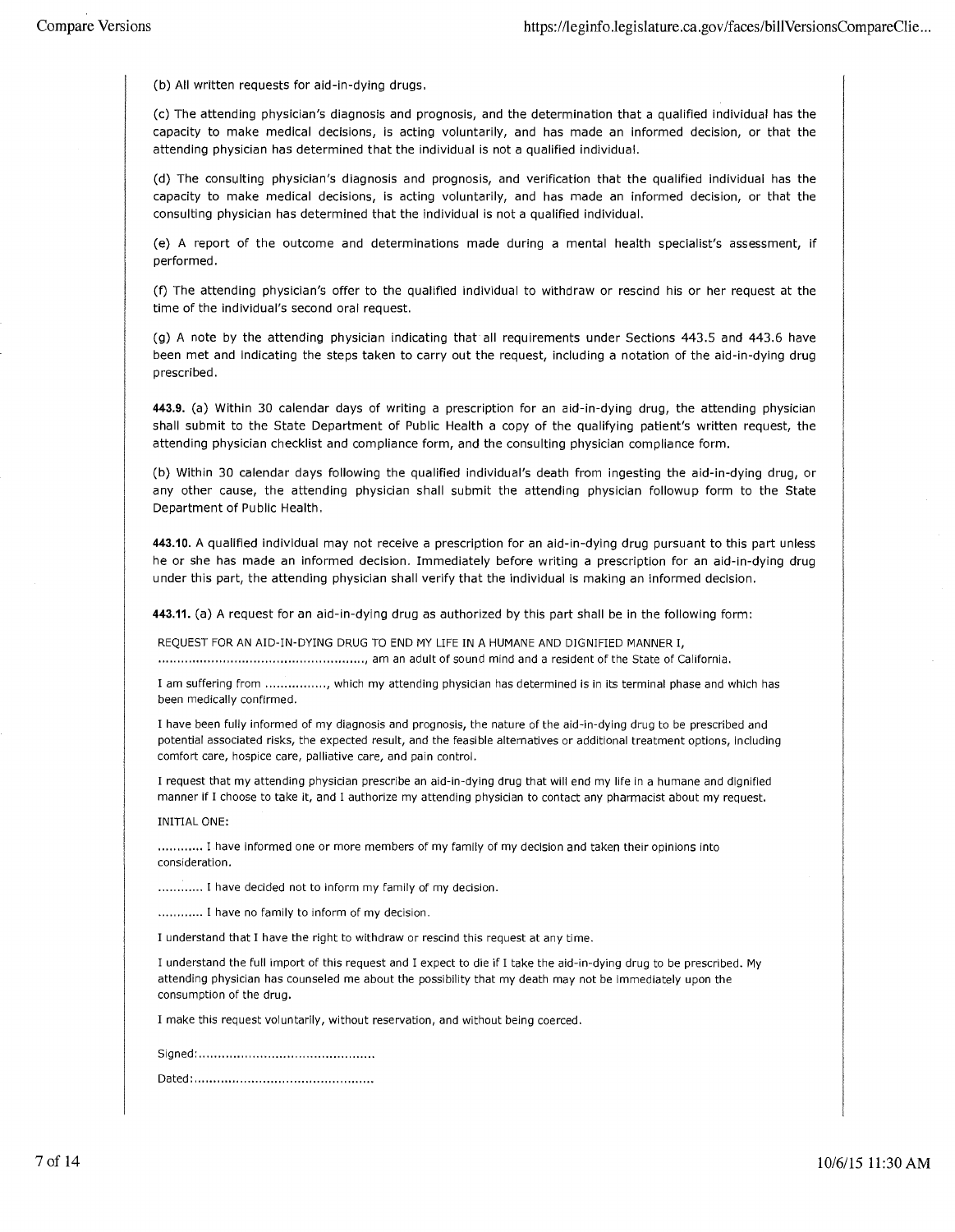DECLARATION OF WITNESSES

We declare that the person signing this request:

(a) is personally known to us or has provided proof of identity;

(b) voluntarily signed this request in our presence;

{c) is an individual whom we believe to be of sound mind and not under duress, fraud, or undue influence; and

(d) is not an individual for whom either of us is the attending physician, consulting physician, or mental health specialist.

............................ Witness 1/Date

............................ Witness 2/Date

NOTE: Only one of the two witnesses may be a relative (by blood, marriage, registered domestic partnership, or adoption) of the person signing this request or be entitled to a portion of the person's estate upon death. Only one of the two witnesses may own, operate, or be employed at a health care facility where the person is a patient or resident.

(b) (1) The written language of the request shall be written in the same translated language as any conversations, consultations, or interpreted conversations or consultations between a patient and his or her attending or consulting physicians.

(2) Notwithstanding paragraph (1), the written request may be prepared in English even when the conversations or consultations or interpreted conversations or consultations were conducted in a language other than English if the English language form includes an attached interpreter's declaration that is signed under penalty of perjury. The interpreter's declaration shall state words to the effect that:

I, (INSERT NAME OF INTERPRETER), am fluent in English and {INSERT TARGET LANGUAGE).

On (insert date) at approximately (insert time), I read the "Request for an Aid-In-Dying Drug to End My Life" to (insert name of individual/patient) in (insert target language).

Mr,/Ms. (insert name of patient/qualified individual) affirmed to me that he/she understood the content of this form and affirmed his/her desire to sign this form under his/her own power and volition and that the request to sign the form followed consultations with an attending and consulting physician.

I declare that I am fluent in English and (insert target language) and further declare under penalty of perjury that the foregoing is true and correct.

Executed at (insert city, county, and state) on this (insert day of month) of (insert month), (insert year).

X \_\_\_ Interpreter signature

X\_\_\_\_\_\_\_\_Interpreter printed name

X \_\_\_ Interpreter address

(3) An interpreter whose services are provided pursuant to paragraph (2) shall not be related to the qualified individual by blood, marriage, registered domestic partnership, or adoption or be entitled to a portion of the person's estate upon death. An interpreter whose services are provided pursuant to paragraph (2) shall meet the standards promulgated by the California Healthcare Interpreting Association or the National Council on Interpreting in Health Care or other standards deemed acceptable by the department for health care providers in California.

(c) The final attestation form given by the attending physician to the qualified individual at the time the attending physician writes the prescription shall appear in the following form:

FINAL ATIESTATION FOR AN AID-IN-DYING DRUG TO END MY LIFE IN A HUMANE AND DIGNIFIED MANNER I,

...................................................... , am an adult of sound mind and a resident of the State of California.

I am suffering from ................ , which my attending physician has determined is in its terminal phase and which has been medically confirmed.

I have been fully informed of my diagnosis and prognosis, the nature of the aid-in-dying drug to be prescribed and potential associated risks, the expected result, and the feasible alternatives or additional treatment options, including comfort care, hospice care, palliative care, and pain control.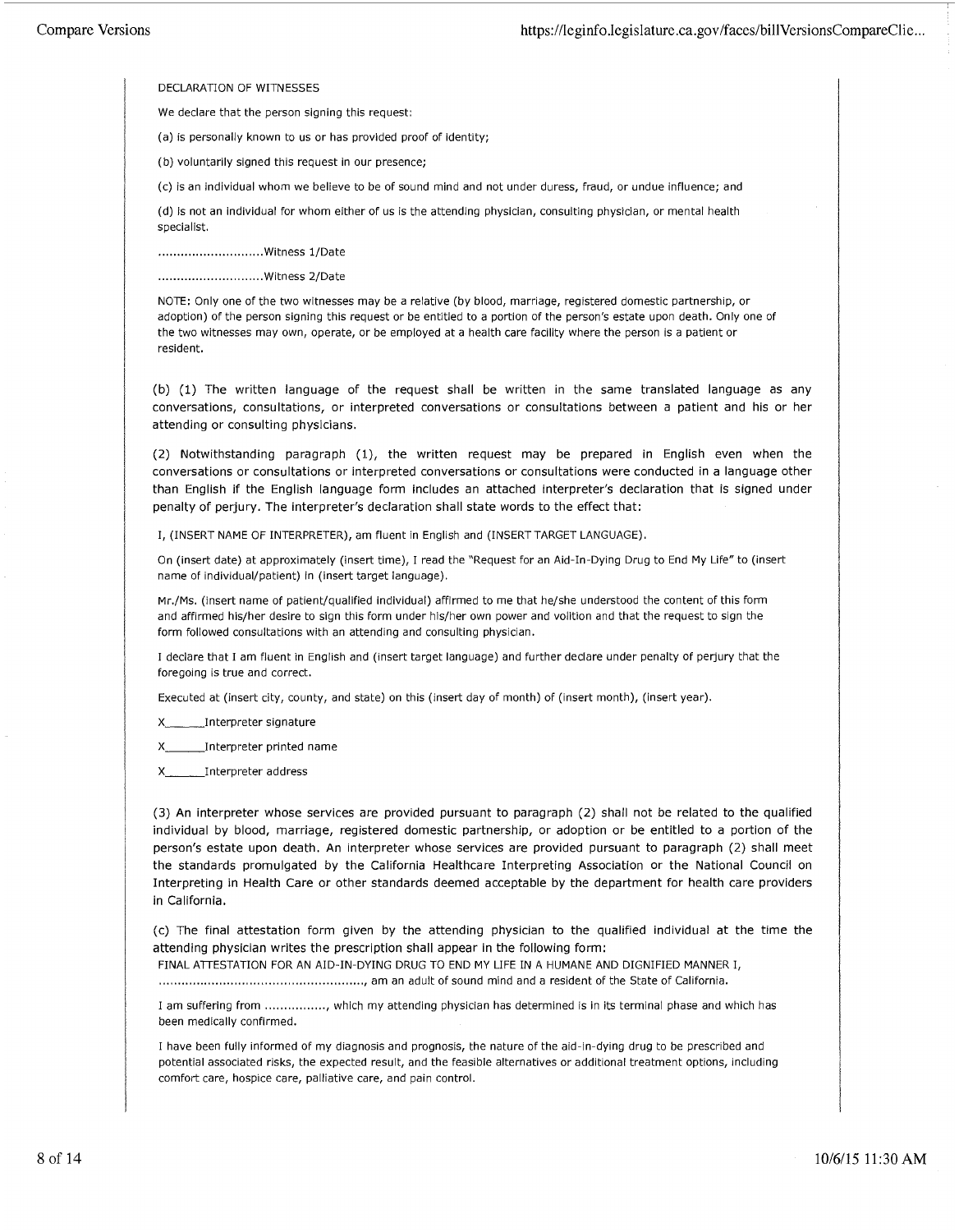I have received the aid-in-dying drug and am fully aware that this aid-in-dying drug will end my life in a humane and dignified manner.

INITIAL ONE:

............ I have informed one or more members of my family of my decision and taken their opinions into consideration .

............ I have decided not to inform my family of my decision.

............ I have no family to inform of my decision.

My attending physician has counseled me about the possibility that my death may not be immediately upon the consumption of the drug.

I make this decision to ingest the aid-in-dying drug to end my life in a humane and dignified manner. I understand I still may choose not to ingest the drug and by signing this form I am under no obligation to ingest the drug. I understand I may rescind this request at any time.

Time: ................................................ .

(1) Within 48 hours prior to the individual self-administering the aid-in-dying drug, the individual shall complete the final attestation form. If aid-in-dying medication is not returned or relinquished upon the patient's death as required in Section 443.20, the completed form shall be delivered by the individual's health care provider, family member, or other representative to the attending physician to be included in the patient's medical record.

(2) Upon receiving the final attestation form the attending physician shall add this form to the medical records of the qualified individual.

**443.12.** (a) A provision in a contract, will, or other agreement executed on or after January 1, 2016, whether written or oral, to the extent the provision would affect whether a person may make, withdraw, or rescind a request for an aid-in-dying drug is not valid.

(b) An obligation owing under any contract executed on or after January 1, 2016, may not be conditioned or affected by a qualified individual making, withdrawing, or rescinding a request for an aid-in-dying drug.

**443.13.** (a) (1) The sale, procurement, or issuance of a life, health, or annuity policy, health care service plan contract, or health benefit plan, or the rate charged for a policy or plan contract may not be conditioned upon or affected by a person making or rescinding a request for an aid-in-dying drug.

(2) Pursuant to Section 443.18, death resulting from the self-administration of an aid-in-dying drug is not suicide, and therefore health and insurance coverage shall not be exempted on that basis.

(b) Notwithstanding any other law, a qualified individual's act of self-administering an aid-in-dying drug shall not have an effect upon a life, health, or annuity policy other than that of a natural death from the underlying disease.

(c) An insurance carrier shall not provide any information in communications made to an individual about the availability of an aid-in-dying drug absent a request by the individual or his or her attending physician at the behest of the individual. Any communication shall not include both the denial of treatment and information as to the availability of aid-in-dying drug coverage. For the purposes of this subdivision, "insurance carrier" means a health care service plan as defined in Section 1345 of this code or a carrier of health insurance as defined in Section 106 of the Insurance Code.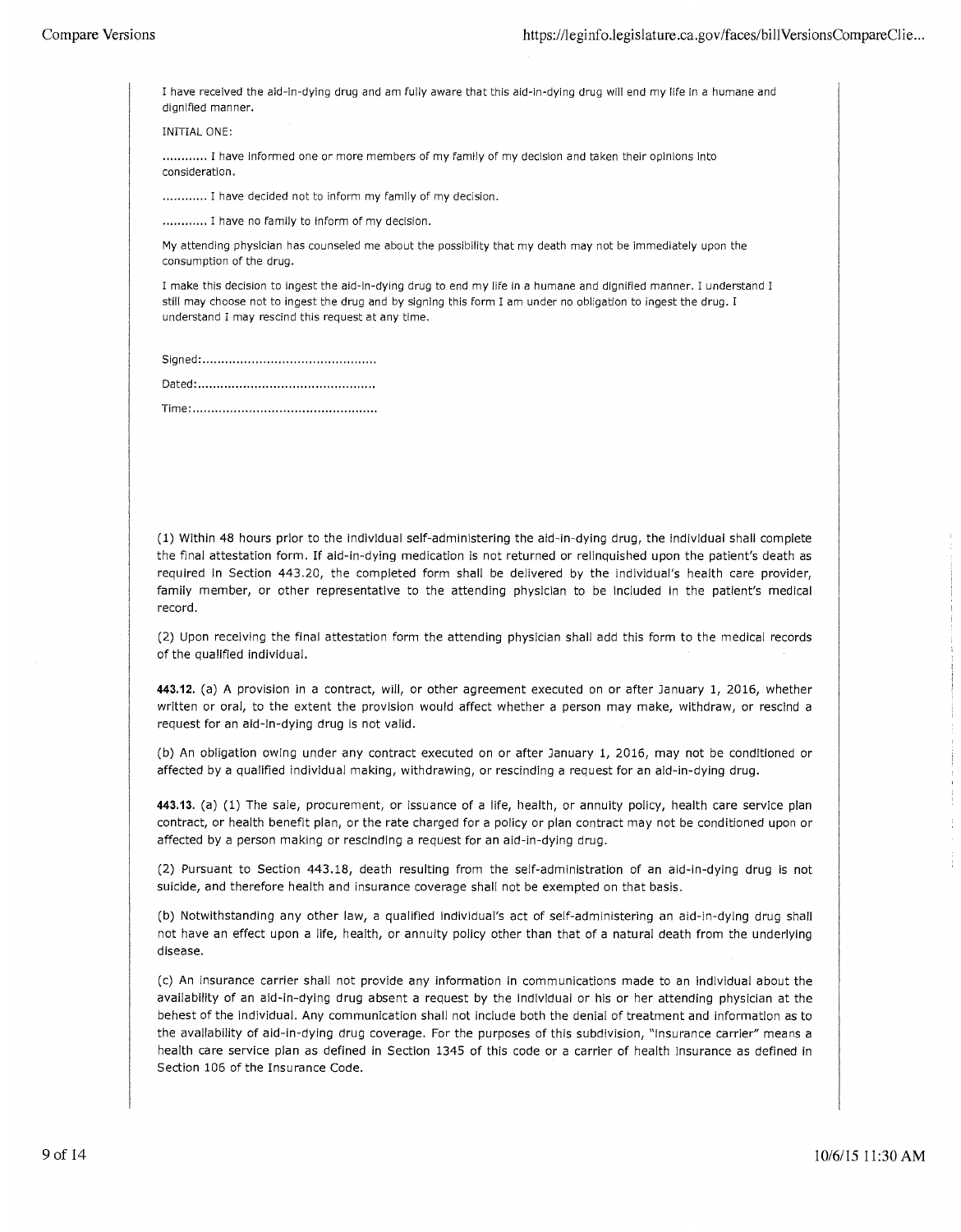**443.14.** (a) Notwithstanding any other law, a person shall not be subject to civil or criminal liability solely because the person was present when the qualified individual self-administers the prescribed aid-in-dying drug. A person who is present may, without civil or criminal liability, assist the qualified individual by preparing the aid-in-dying drug so long as the person does not assist the qualified person in ingesting the aid-in-dying drug.

(b) A health care provider or professional organization or association shall not subject an individual to censure, discipline, suspension, loss of license, loss of privileges, loss of membership, or other penalty for participating in good faith compliance with this part or for refusing to participate in accordance with subdivision (e).

(c) Notwithstanding any other law, a health care provider shall not be subject to civil, criminal, administrative, disciplinary, employment, credentialing, professional discipline, contractual liability, or medical staff action, sanction, or penalty or other liability for participating in this part, including, but not limited to, determining the diagnosis or prognosis of an individual, determining the capacity of an individual for purposes of qualifying for the act, providing information to an individual regarding this part, and providing a referral to a physician who participates in this part. Nothing in this subdivision shall be construed to limit the application of, or provide immunity from, Section 443.16 or 443.17.

(d) (1) A request by a qualified individual to an attending physician to provide an aid-in-dying drug in good faith compliance with the provisions of this part shall not provide the sole basis for the appointment of a guardian or conservator.

(2) No actions taken in compliance with the provisions of this part shall constitute or provide the basis for any claim of neglect or elder abuse for any purpose of law.

(e) (1) Participation in activities authorized pursuant to this part shall be voluntary. Notwithstanding Sections 442 to 442. 7, inclusive, a person or entity that elects, for reasons of conscience, morality, or ethics, not to engage in activities authorized pursuant to this part is not required to take any action in support of an individual's decision under this part.

(2) Notwithstanding any other law, a health care provider is not subject to civil, criminal, administrative, disciplinary, employment, credentialing, professional discipline, contractual liability, or medical staff action, sanction, or penalty or other liability for refusing to participate in activities authorized under this part, including, but not limited to, refusing to inform a patient regarding his or her rights under this part, and not referring an individual to a physician who participates in activities authorized under this part.

(3) If a health care provider is unable or unwilling to carry out a qualified individual's request under this part and the qualified individual transfers care to a new health care provider, the individual may request a copy of his or her medical records pursuant to law.

**443.15.** (a) Subject to subdivision (b), notwithstanding any other law, a health care provider may prohibit its employees, independent contractors, or other persons or entities, including other health care providers, from participating in activities under this part while on premises owned or under the management or direct control of that prohibiting health care provider or while acting within the course and scope of any employment by, or contract with, the prohibiting health care provider.

(b) A health care provider that elects to prohibit its employees, independent contractors, or other persons or entities, including health care providers, from participating in activities under this part, as described in subdivision (a), shall first give notice of the policy prohibiting participation under this part to the individual or entity. A health care provider that fails to provide notice to an individual or entity in compliance with this subdivision shall not be entitled to enforce such a policy against that individual or entity.

(c) Subject to compliance with subdivision (b), the prohibiting health care provider may take action, including, but not limited to, the following, as applicable, against any individual or entity that violates this policy:

(1) Loss of privileges, loss of membership, or other action authorized by the bylaws or rules and regulations of the medical staff.

(2) Suspension, loss of employment, or other action authorized by the policies and practices of the prohibiting health care provider.

(3) Termination of any lease or other contract between the prohibiting health care provider and the individual or entity that violates the policy.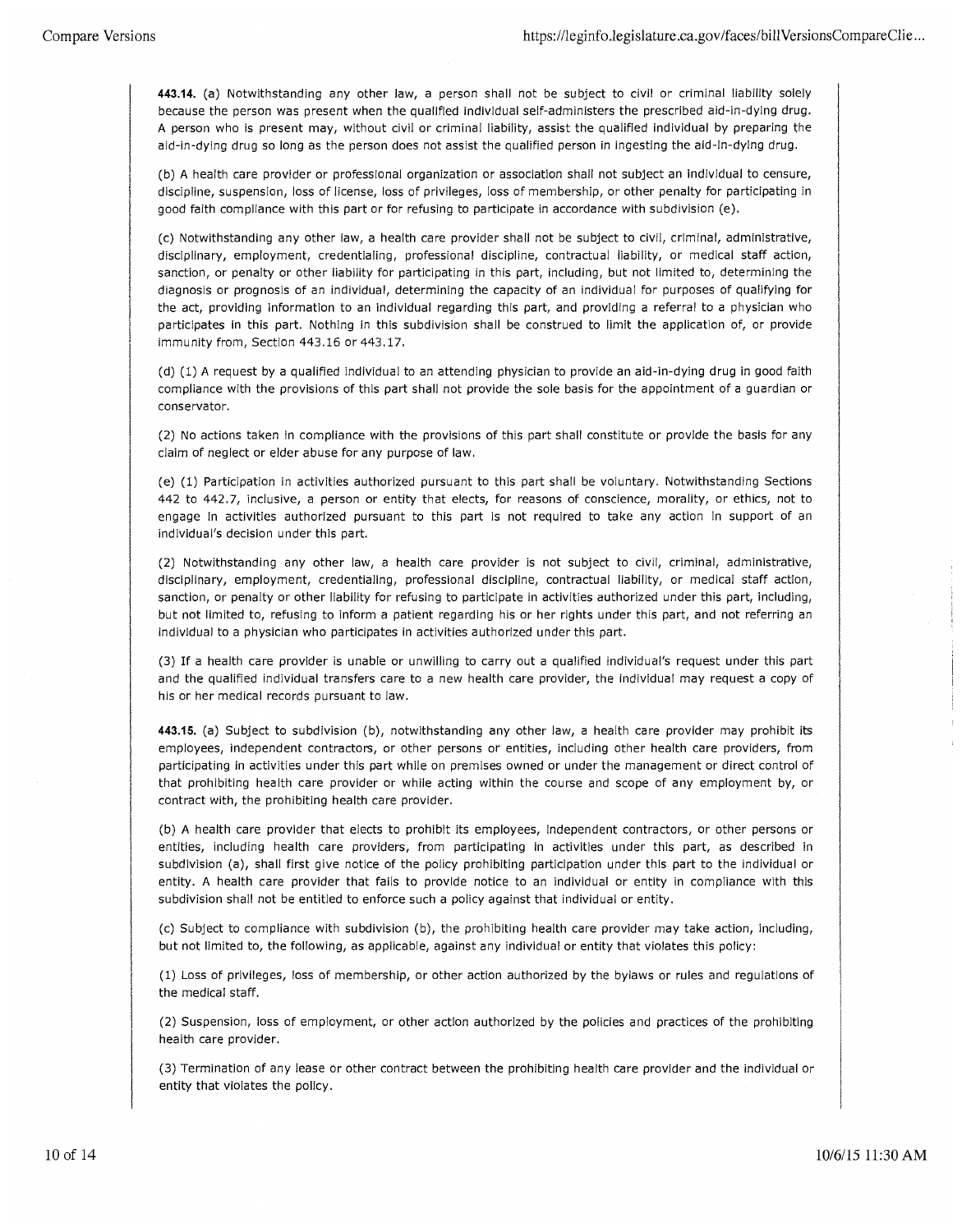( 4) Imposition of any other nonmonetary remedy provided for in any lease or contract between the prohibiting health care provider and the individual or entity in violation of the policy.

(d) Nothing in this section shall be construed to prevent, or to allow a prohibiting health care provider to prohibit, any other health care provider, employee, independent contractor, or other person or entity from any of the following:

(1) Participating, or entering into an agreement to participate, in activities under this part, while on premises that are not owned or under the management or direct control of the prohibiting provider or while acting outside the course and scope of the participant's duties as an employee of, or an independent contractor for, the prohibiting health care provider.

(2) Participating, or entering into an agreement to participate, in activities under this part as an attending physician or consulting physician while on premises that are not owned or under the management or direct control of the prohibiting provider.

(e) In taking actions pursuant to subdivision (c), a health care provider shall comply with all procedures required by law, its own policies or procedures, and any contract with the individual or entity in violation of the policy, as applicable.

(f) For purposes of this section:

(1) "Notice" means a separate statement in writing advising of the prohibiting health care provider policy with respect to participating in activities under this part.

(2) "Participating, or entering into an agreement to participate, in activities under this part" means doing or entering into an agreement to do any one or more of the following:

(A) Performing the duties of an attending physician as specified in Section 443 .5.

(B) Performing the duties of a consulting physician as specified in Section 443.6.

(C) Performing the duties of a mental health specialist, in the circumstance that a referral to one is made.

(D) Delivering the prescription for, dispensing, or delivering the dispensed aid-in-dying drug pursuant to paragraph (2) of subdivision (b) of, and subdivision (c) of, Section 443.5.

(E) Being present when the qualified individual takes the aid-in-dying drug prescribed pursuant to this part.

(3) "Participating, or entering into an agreement to participate, in activities under this part" does not include doing, or entering into an agreement to do, any of the following:

(A) Diagnosing whether a patient has a terminal disease, informing the patient of the medical prognosis, or determining whether a patient has the capacity to make decisions.

(B) Providing information to a patient about this part.

(C) Providing a patient, upon the patient's request, with a referral to another health care provider for the purposes of participating in the activities authorized by this part.

(g) Any action taken by a prohibiting provider pursuant to this section shall not be reportable under Sections 800 to 809.9, inclusive, of the Business and Professions Code. The fact that a health care provider participates in activities under this part shall not be the sole basis for a complaint or report by another health care provider of unprofessional or dishonorable conduct under Sections 800 to 809.9, inclusive, of the Business and Professions Code.

(h) Nothing in this part shall prevent a health care provider from providing an individual with health care services that do not constitute participation in this part.

**443.16.** (a) A health care provider may not be sanctioned for any of the following:

(1) Making an initial determination pursuant to the standard of care that an individual has a terminal disease and informing him or her of the medical prognosis.

(2) Providing information about the End of Life Option Act to a patient upon the request of the individual.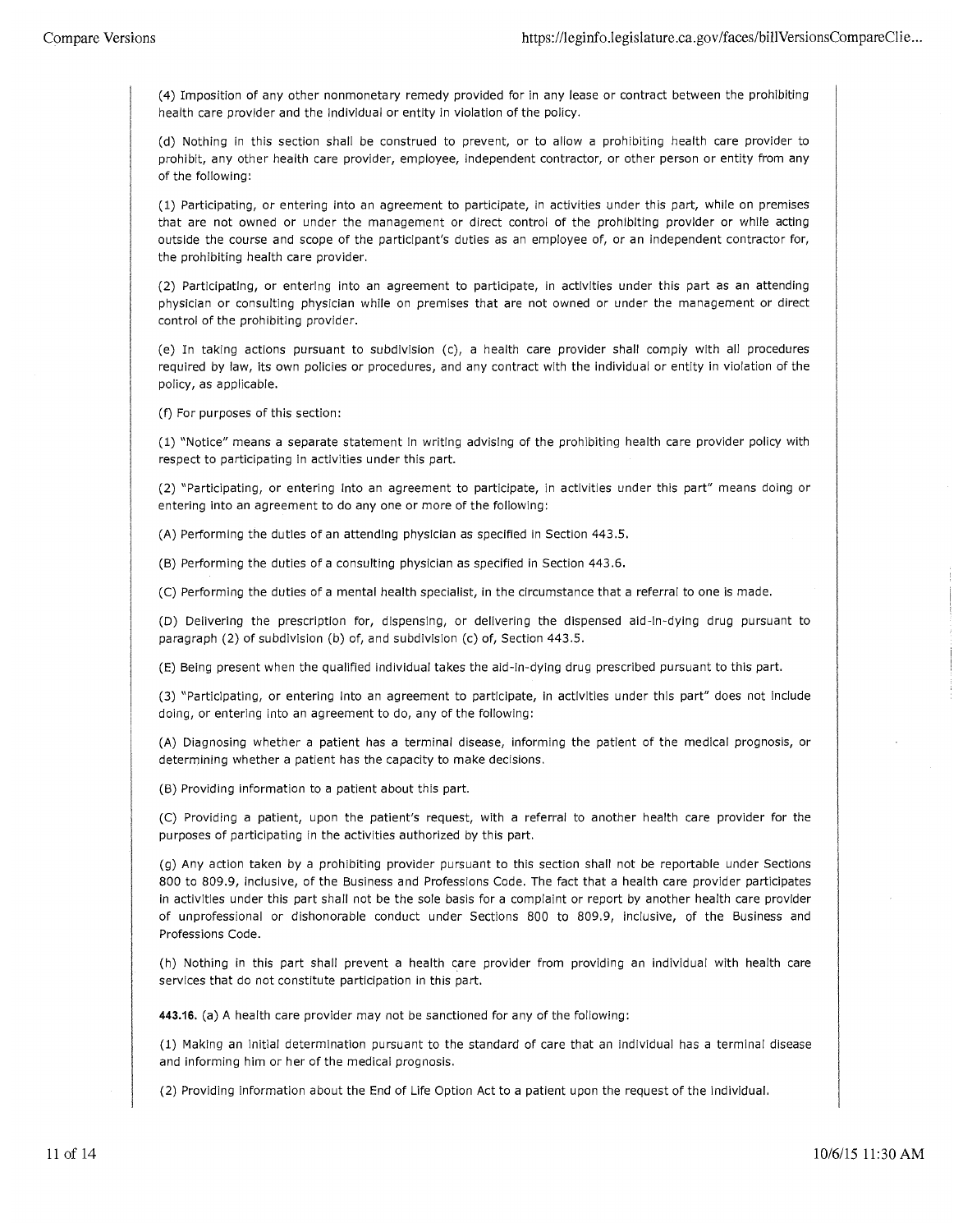(3) Providing an individual, upon request, with a referral to another physician.

(b) A health care provider that prohibits activities under this part in accordance with Section 443.15 shall not sanction an individual health care provider for contracting with a qualified individual to engage in activities authorized by this part if the individual health care provider is acting outside of the course and scope of his or her capacity as an employee or independent contractor of the prohibiting health care provider.

(c) Notwithstanding any contrary provision in this section, the immunities and prohibitions on sanctions of a health care provider are solely reserved for actions of a health care provider taken pursuant to this part. Notwithstanding any contrary provision in this part, health care providers may be sanctioned by their licensing board or agency for conduct and actions constituting unprofessional conduct, including failure to comply in good faith with this part.

**443.17.** (a) Knowingly altering or forging a request for an aid-in-dying drug to end an individual's life without his or her authorization or concealing or destroying a withdrawal or rescission of a request for an aid-in-dying drug is punishable as a felony if the act is done with the intent or effect of causing the individual's death.

(b) Knowingly coercing or exerting undue influence on an individual to request or ingest an aid-in-dying drug for the purpose of ending his or her life or to destroy a withdrawal or rescission of a request, or to administer an aid-in-dying drug to an individual without his or her knowledge or consent, is punishable as a felony.

(c) For purposes of this section, "knowingly" has the meaning provided in Section 7 of the Penal Code.

(d) The attending physician, consulting physician, or mental health specialist shall not be related to the individual by blood, marriage, registered domestic partnership, or adoption, or be entitled to a portion of the individual's estate upon death.

(e) Nothing in this section shall be construed to limit civil liability.

(f) The penalties in this section do not preclude criminal penalties applicable under any law for conduct inconsistent with the provisions of this section.

**443.18.** Nothing in this part may be construed to authorize a physician or any other person to end an individual's life by lethal injection, mercy killing, or active euthanasia. Actions taken in accordance with this part shall not, for any purposes, constitute suicide, assisted suicide, homicide, or elder abuse under the law.

**443.19.** (a) The State Department of Public Health shall collect and review the information submitted pursuant to Section 443.9. The information collected shall be confidential and shall be collected in a manner that protects the privacy of the patient, the patient's family, and any medical provider or pharmacist involved with the patient under the provisions of this part. The information shall not be disclosed, discoverable, or compelled to be produced in any civil, criminal, administrative, or other proceeding.

(b) On or before July 1, 2017, and each year thereafter, based on the information collected in the previous year, the department shall create a report with the information collected from the attending physician followup form and post that report to its Internet Web site. The report shall include, but not be limited to, all of the following based on the information that is provided to the department and on the department's access to vital statistics:

(1) The number of people for whom an aid-in-dying prescription was written.

(2) The number of known individuals who died each year for whom aid-in-dying prescriptions were written, and the cause of death of those individuals.

(3) For the period commencing January 1, 2016, to and including the previous year, cumulatively, the total number of aid-in-dying prescriptions written, the number of people who died due to use of aid-in-dying drugs, and the number of those people who died who were enrolled in hospice or other palliative care programs at the time of death.

(4) The number of known deaths in California from using aid-in-dying drugs per 10,000 deaths in California.

(5) The number of physicians who wrote prescriptions for aid-in-dying drugs.

(6) Of people who died due to using an aid-in-dying drug, demographic percentages organized by the following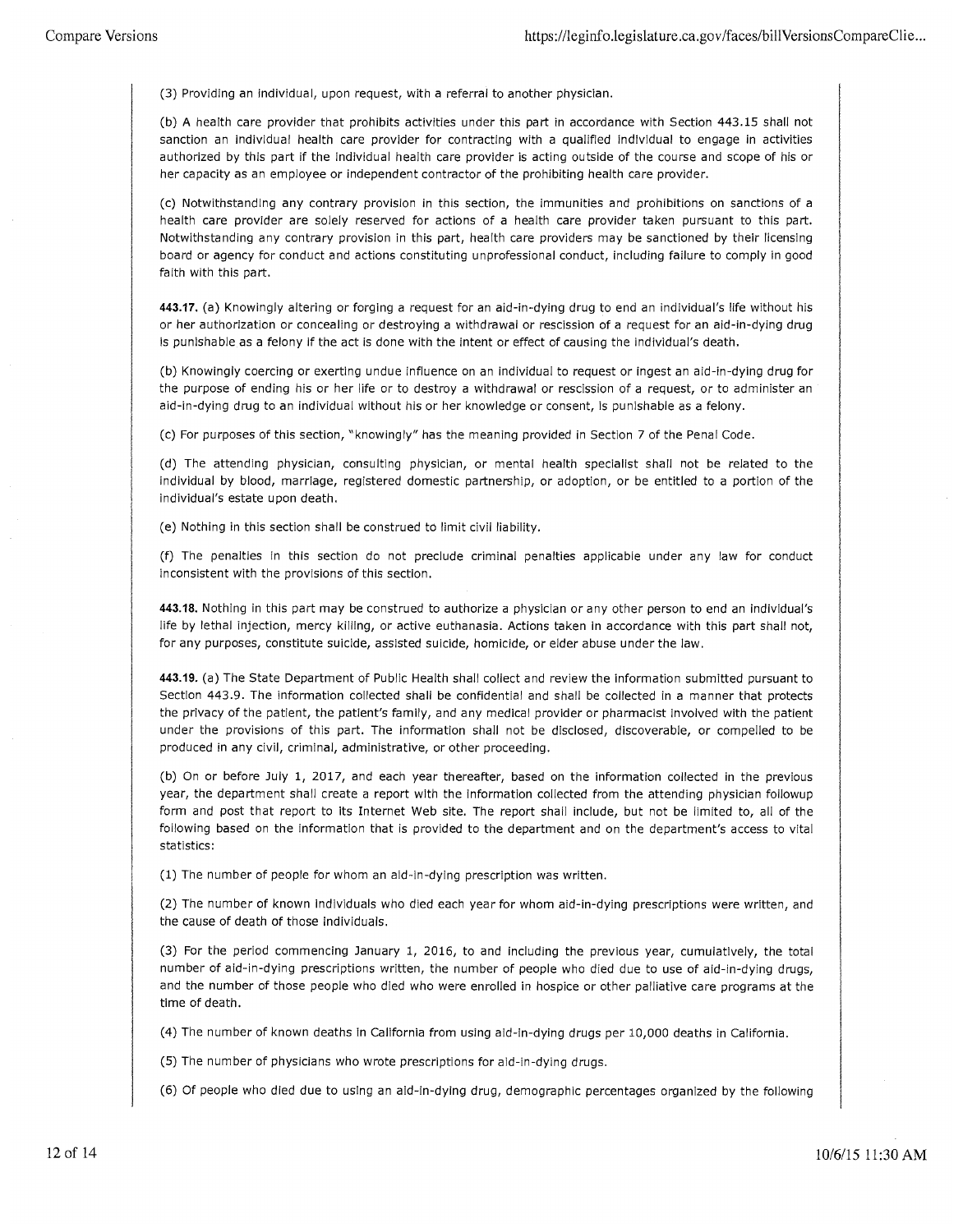- characteristics:
- (A) Age at death.
- (B) Education level.
- (C) Race.
- (D) Sex.

(E) Type of insurance, including whether or not they had insurance.

(F) Underlying illness.

(c) The State Department of Public Health shall make available the attending physician checklist and compliance form, the consulting physician compliance form, and the attending physician followup form, as described in Section 443.22, by posting them on its Internet Web site.

**443.20.** A person who has custody or control of any unused aid-in-dying drugs prescribed pursuant to this part after the death of the patient shall personally deliver the unused aid-in-dying drugs for disposal by delivering it to the nearest qualified facility that properly disposes of controlled substances, or if none is available, shall dispose of it by lawful means in accordance with guidelines promulgated by the California State Board of Pharmacy or a federal Drug Enforcement Administration approved take-back program.

**443.21.** Any governmental entity that incurs costs resulting from a qualified individual terminating his or her life pursuant to the provisions of this part in a public place shall have a claim against the estate of the qualified individual to recover those costs and reasonable attorney fees related to enforcing the claim.

**443.215.** This part shall remain in effect only until January 1, 2026, and as of that date is repealed, unless a later enacted statute, that is enacted before January 1, 2026, deletes or extends that date.

**443.22.** (a) The Medical Board of California may update the attending physician checklist and compliance form, the consulting physician compliance form, and the attending physician followup form, based on those provided in subdivision (b). Upon completion, the State Department of Public Health shall publish the updated forms on its Internet Web site.

(b) Unless and until updated by the Medical Board of California pursuant to this section, the attending physician checklist and compliance form, the consulting physician compliance form, and the attending physician followup form shall be in the following form:

## PRINTER PLEASE NOTE: TIP-IN MATERIAL TO BE INSERTED

**SEC. 2.** The Legislature finds and declares that Section 1 of this act, which adds Section 443.19 to the Health and Safety Code, imposes a limitation on the public's right of access to the meetings of public bodies or the writings of public officials and agencies within the meaning of Section 3 of Article I of the California Constitution. Pursuant to that constitutional provision, the Legislature makes the following findings to demonstrate the interest protected by this limitation and the need for protecting that interest:

(a) Any limitation to public access to personally identifiable patient data collected pursuant to Section 443.19 of the Health and Safety Code as proposed to be added by this act is necessary to protect the privacy rights of the patient and his or her family.

(b) The interests in protecting the privacy rights of the patient and his or her family in this situation strongly outweigh the public interest in having access to personally identifiable data relating to services.

(c) The statistical report to be made available to the public pursuant to subdivision (b) of Section 443.19 of the Health and Safety Code is sufficient to satisfy the public's right to access.

**SEC. 3.** The provisions of this part are severable. If any provision of this part or its application is held invalid, that invalidity shall not affect other provisions or applications that can be given effect without the invalid provision or application.

SEC. 4. No reimbursement is required by this act pursuant to Section 6 of Article XIII B of the California